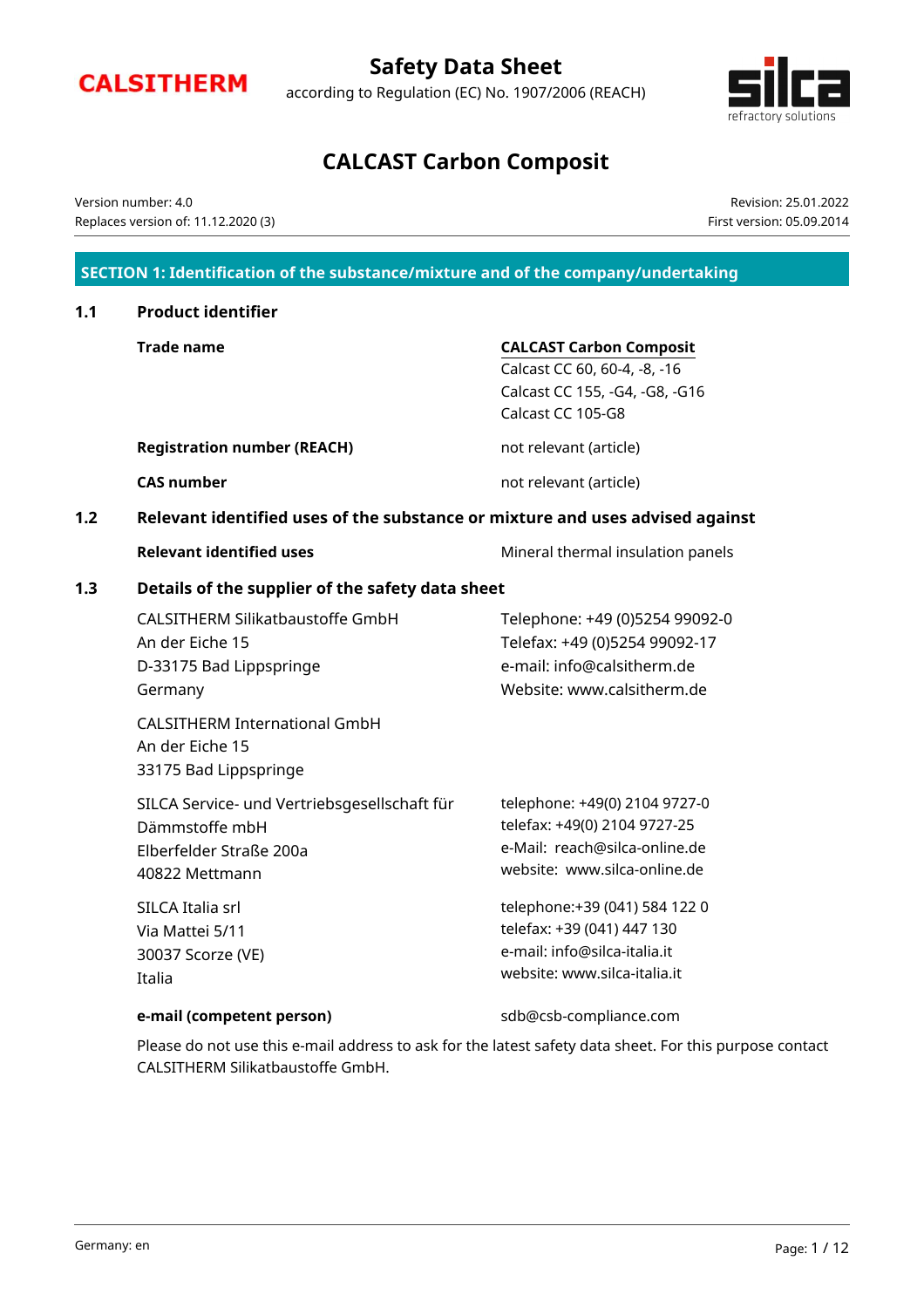## **1.4 Emergency telephone number**

| <b>Poison centre</b> |                                          |                  |  |  |
|----------------------|------------------------------------------|------------------|--|--|
| <b>Country</b>       | <b>Name</b>                              | <b>Telephone</b> |  |  |
| Germany              | Giftinformationszentrum - Nord Göttingen | +49 551 19240    |  |  |

As above or nearest toxicological information centre.

## **SECTION 2: Hazards identification**

#### **2.1 Classification of the substance or mixture**

#### **Classification according to Regulation (EC) No 1272/2008 (CLP)**

This mixture does not meet the criteria for classification in accordance with Regulation No 1272/2008/ EC.

#### **2.2 Label elements**

#### **Labelling according to Regulation (EC) No 1272/2008 (CLP)**

Not required.

## **2.3 Other hazards**

#### **Results of PBT and vPvB assessment**

This mixture does not contain any substances that are assessed to be a PBT or a vPvB.

#### **SECTION 3: Composition/information on ingredients**

## **3.1 Substances**

Not relevant (article).

#### **3.2 Mixtures**

**Hazardous ingredients acc. to EU regulation** None

## **SECTION 4: First aid measures**

#### **4.1 Description of first aid measures**

#### **General notes**

In all cases of doubt, or when symptoms persist, seek medical advice.

#### **Following inhalation**

Provide fresh air.

## **Following skin contact**

Wash with plenty of soap and water.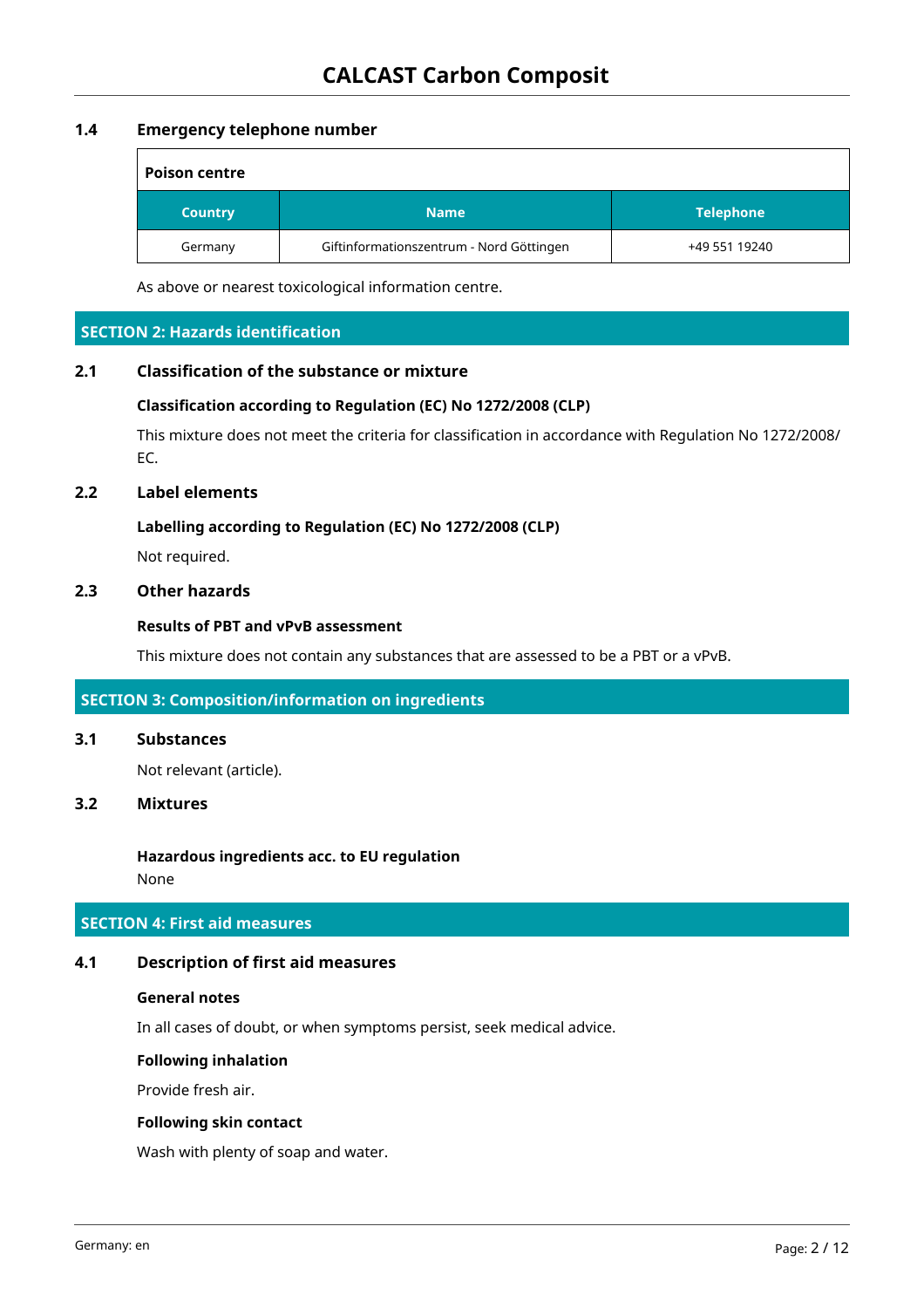## **Following eye contact**

Rinse cautiously with water for several minutes. Remove contact lenses, if present and easy to do. Continue rinsing.

#### **Following ingestion**

Rinse mouth. Do not induce vomiting. Get medical advice/attention if you feel unwell.

## **Notes for the doctor**

None.

#### **4.2 Most important symptoms and effects, both acute and delayed**

These information are not available.

#### **4.3 Indication of any immediate medical attention and special treatment needed**

None.

#### **SECTION 5: Firefighting measures**

## **5.1 Extinguishing media**

#### **Suitable extinguishing media**

Co-ordinate firefighting measures to the fire surroundings

#### **5.2 Special hazards arising from the substance or mixture**

Hazardous decomposition products: Section 10.

#### **5.3 Advice for firefighters**

In case of fire and/or explosion do not breathe fumes. Do not allow firefighting water to enter drains or water courses. Collect contaminated firefighting water separately. Fight fire with normal precautions from a reasonable distance.

#### **Special protective equipment for firefighters**

use suitable breathing apparatus

#### **SECTION 6: Accidental release measures**

#### **6.1 Personal precautions, protective equipment and emergency procedures**

#### **For non-emergency personnel**

Ventilate affected area.

Wearing of suitable protective equipment (including personal protective equipment referred to under Section 8 of the safety data sheet) to prevent any contamination of skin, eyes and personal clothing.

#### **For emergency responders**

Wear breathing apparatus if exposed to vapours/dust/spray/gases.

#### **6.2 Environmental precautions**

Keep away from drains, surface and ground water. Retain contaminated washing water and dispose of it.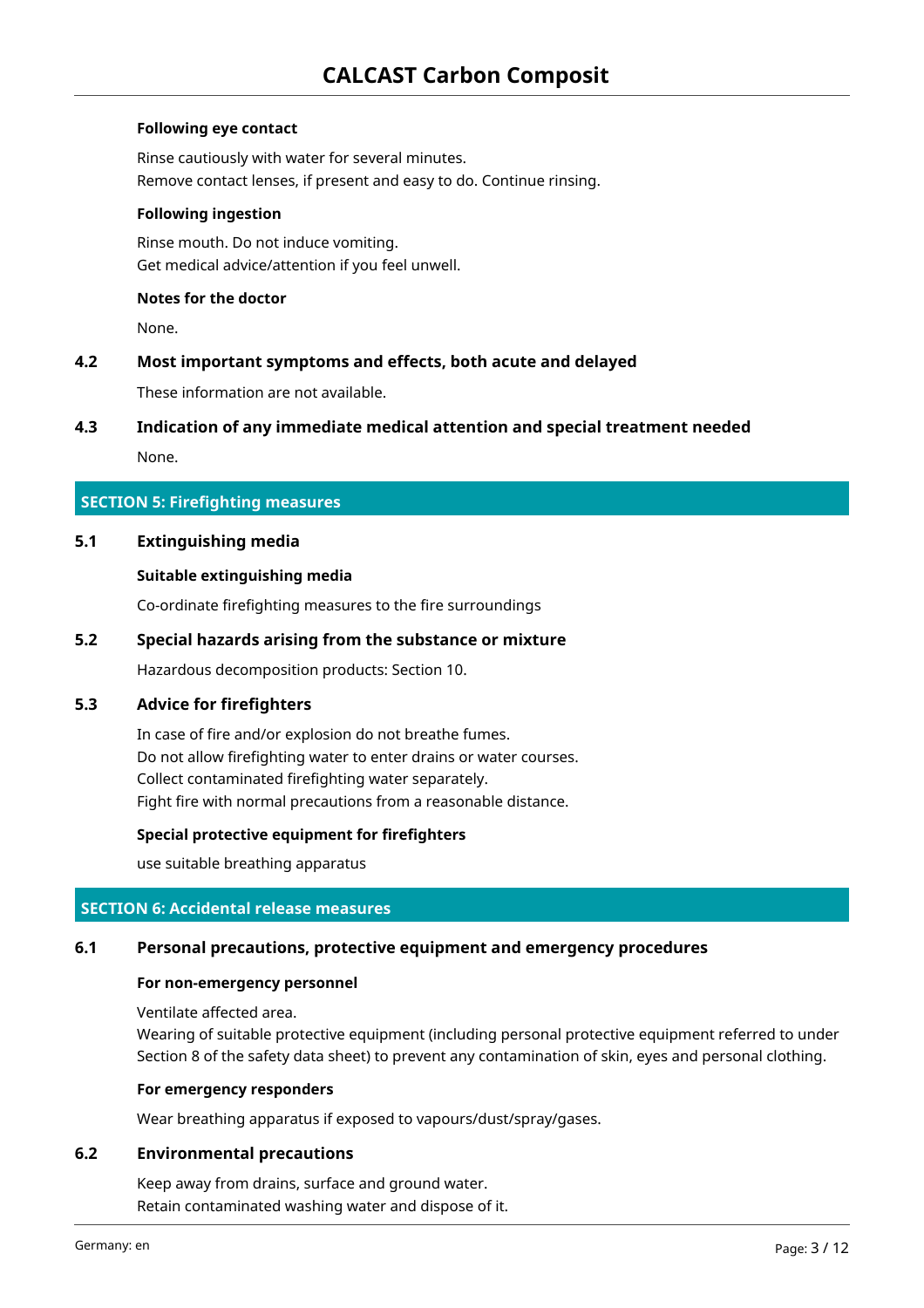## **6.3 Methods and material for containment and cleaning up**

#### **Advice on how to contain a spill**

Take up mechanically.

#### **Advice on how to clean up a spill**

Take up mechanically.

#### **Other information relating to spills and releases**

Place in appropriate containers for disposal. Ventilate affected area.

#### **6.4 Reference to other sections**

Personal protective equipment: see section 8. Incompatible materials: see section 10. Disposal considerations: see section 13.

#### **SECTION 7: Handling and storage**

#### **7.1 Precautions for safe handling**

Do not breathe dust.

#### **Measures to prevent fire as well as aerosol and dust generation**

Use local and general ventilation.

#### **Specific notes/details**

Dust deposits may accumulate on all deposition surfaces in a technical room.

#### **Measures to protect the environment**

Avoid release to the environment.

#### **Advice on general occupational hygiene**

Do not eat, drink and smoke in work areas. Wash hands after use. Preventive skin protection (barrier creams/ointments) is recommended. Remove contaminated clothing and protective equipment before entering eating areas.

#### **7.2 Conditions for safe storage, including any incompatibilities**

#### **Flammability hazards**

None.

#### **Incompatible substances or mixtures**

Incompatible materials: see section 10.

#### **Protect against external exposure, such as**

humidity, vibration, strong shocks

#### **Consideration of other advice**

Keep away from food, drink and animal feeding stuffs.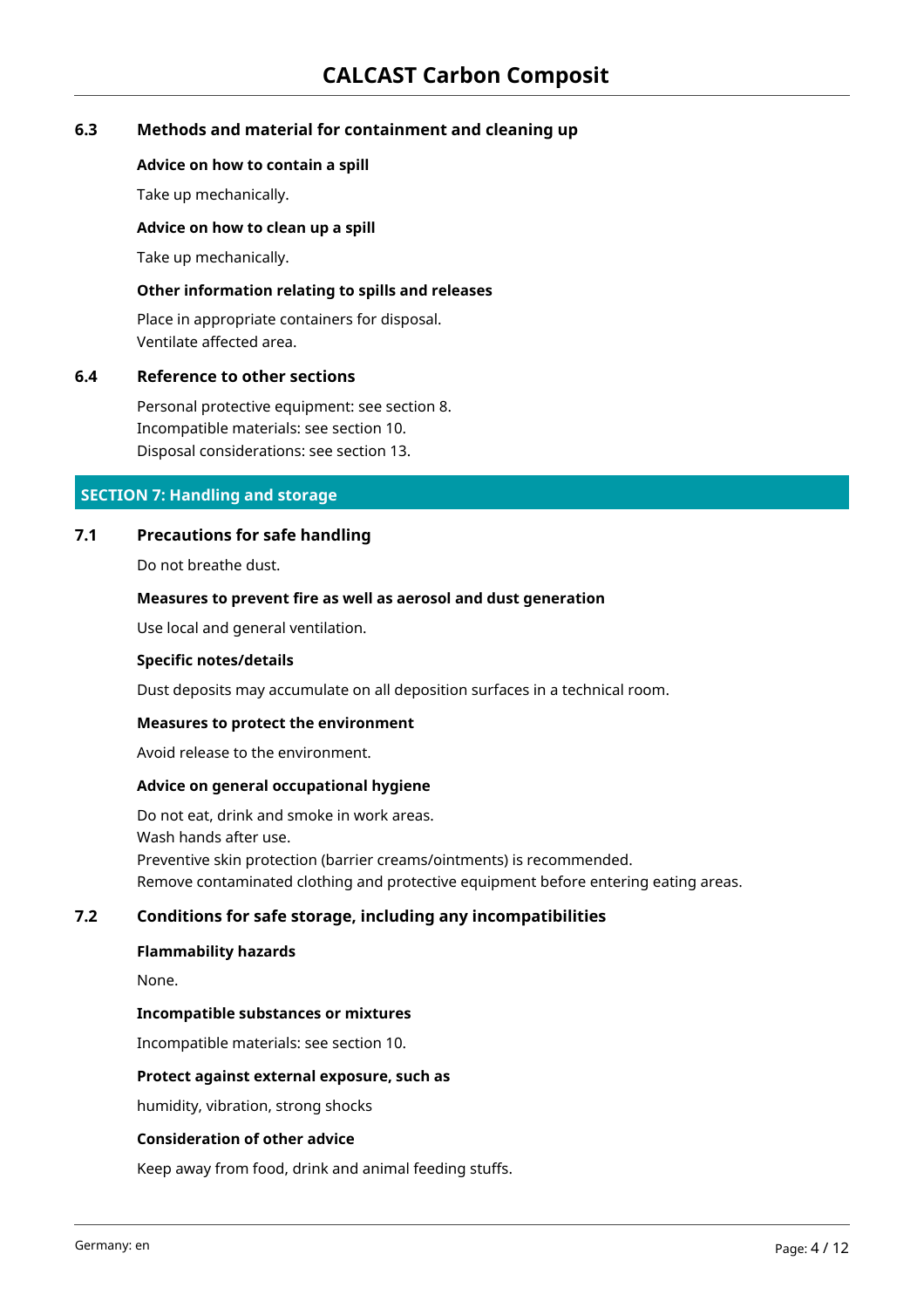## **Ventilation requirements**

Provision of sufficient ventilation.

## **Packaging compatibilities**

Keep only in original container.

## **7.3 Specific end use(s)**

No information available.

## **SECTION 8: Exposure controls/personal protection**

#### **8.1 Control parameters**

 $\Gamma$ 

| Occupational exposure limit values (Workplace Exposure Limits) |                      |                              |                        |                          |                           |                          |                            |                     |                 |
|----------------------------------------------------------------|----------------------|------------------------------|------------------------|--------------------------|---------------------------|--------------------------|----------------------------|---------------------|-----------------|
| Coun-<br>try                                                   | <b>Name of agent</b> | <b>CAS No</b>                | Identi-<br><b>fier</b> | <b>TWA</b><br>[ppm]      | <b>TWA</b><br>[ $mg/m3$ ] | <b>STEL</b><br>[ppm]     | <b>STEL</b><br>[ $mg/m3$ ] | Nota-<br>tion       | <b>Source</b>   |
| <b>DE</b>                                                      | dust                 | $\qquad \qquad \blacksquare$ | AGW                    | $\overline{\phantom{a}}$ | 1,25                      | $\overline{\phantom{a}}$ | 2,5                        | Y, r                | <b>TRGS 900</b> |
| <b>DE</b>                                                      | dust                 |                              | <b>AGW</b>             |                          | 10                        | $\overline{\phantom{a}}$ | 20                         | Y, i                | <b>TRGS 900</b> |
| <b>DE</b>                                                      | dust                 |                              | <b>MAK</b>             |                          | 0,3                       | $\overline{\phantom{0}}$ | 2,4                        | r                   | <b>DFG</b>      |
| <b>DE</b>                                                      | dust                 | $\overline{\phantom{0}}$     | <b>MAK</b>             |                          | $\overline{4}$            | $\overline{\phantom{a}}$ |                            | Ť                   | <b>DFG</b>      |
| <b>DE</b>                                                      | graphite             | 7782-42-<br>5                | <b>MAK</b>             |                          | 0,3                       |                          | 2,4                        | r, mult-<br>density | <b>DFG</b>      |
| <b>DE</b>                                                      | graphite             | 7782-42-<br>5                | <b>MAK</b>             |                          | $\overline{4}$            | $\overline{a}$           |                            |                     | <b>DFG</b>      |

#### **Notation**

i inhalable fraction

mult-dens-multiplied by the material density

ity

r respirable fraction

STEL short-term exposure limit: a limit value above which exposure should not occur and which is related to a 15 minute period (unless otherwise specified)

TWA time-weighted average (long-term exposure limit): measured or calculated in relation to a reference period of 8 hours time-weighted average (unless otherwise specified)

Y a risk of developmental toxicity does not need to be expected if the occupational exposure limit value and the biological limit value (BGW) are adhered to

#### **8.2 Exposure controls**

#### **Appropriate engineering controls**

General ventilation.

#### **Individual protection measures (personal protective equipment)**

#### **Eye/face protection**

Dust-Development: Use safety goggle with side protection.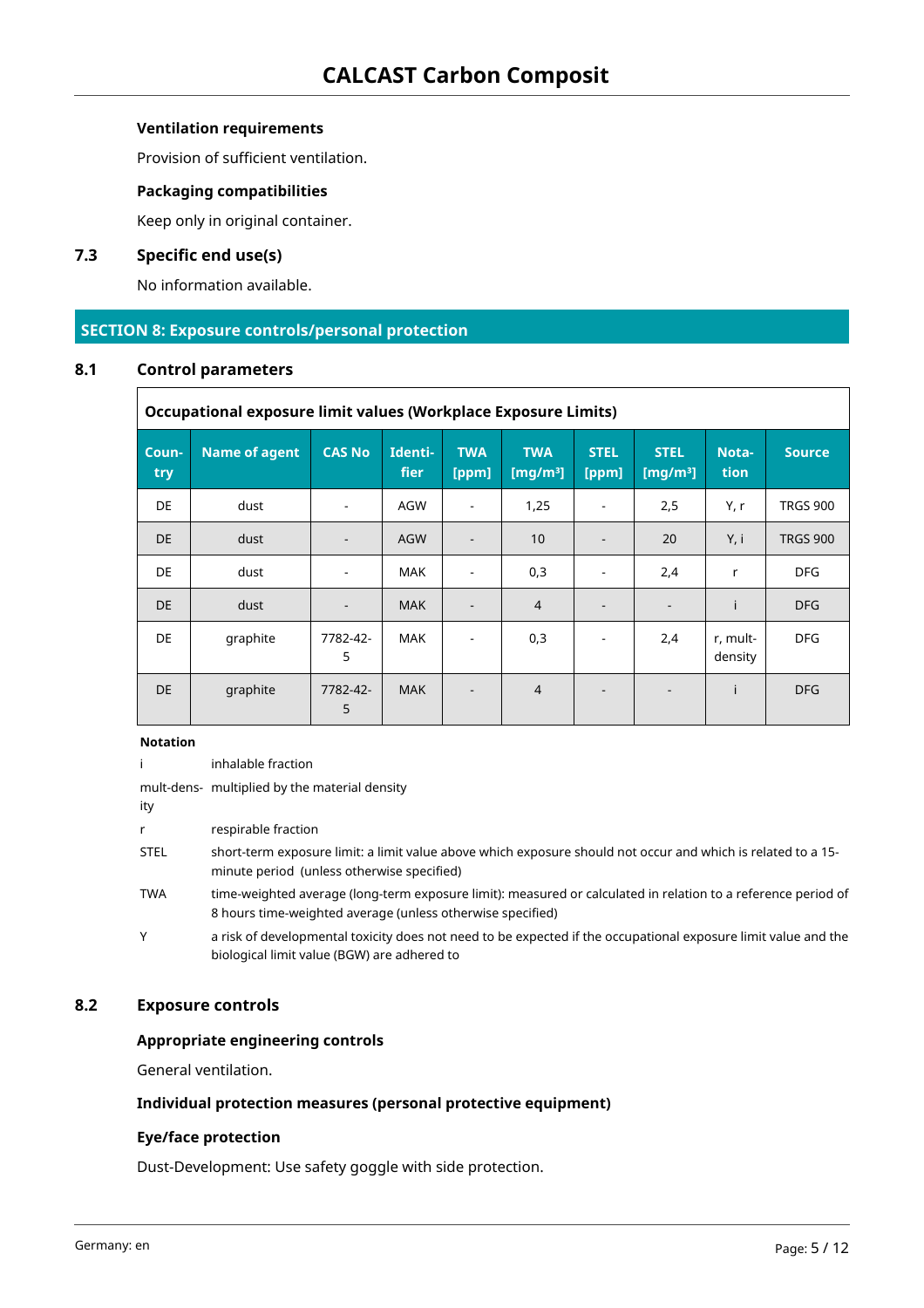## **Hand protection**

Wear suitable gloves.

#### **Respiratory protection**

In case of inadequate ventilation wear respiratory protection. Particle filter device (DIN EN 143).

#### **Environmental exposure controls**

Use appropriate container to avoid environmental contamination. Keep away from drains, surface and ground water.

## **SECTION 9: Physical and chemical properties**

## **9.1 Information on basic physical and chemical properties**

| <b>Physical state</b>                                          | solid<br>(panels)                   |
|----------------------------------------------------------------|-------------------------------------|
| Colour                                                         | light grey - dark grey              |
| Odour                                                          | odourless                           |
| <b>Melting point/freezing point</b>                            | $-1.500 °C$                         |
| Boiling point or initial boiling point and boiling<br>range    | not determined                      |
| <b>Flammability</b>                                            | non-combustible                     |
| Lower and upper explosion limit                                | not determined                      |
| <b>Flash point</b>                                             | not applicable                      |
| <b>Auto-ignition temperature</b>                               | not applicable<br>(solid)           |
| <b>Decomposition temperature</b>                               | not relevant                        |
| pH (value)                                                     | $9 - 11$<br>(suspension)            |
| <b>Viscosity</b>                                               | not relevant<br>(solid)             |
| Solubility(ies)                                                |                                     |
| Water solubility                                               | these information are not available |
| Partition coefficient n-octanol/water (log value) not relevant | (inorganic)                         |
| Vapour pressure                                                | not determined                      |
| <b>Density and/or relative density</b>                         |                                     |
| Density                                                        | not determined                      |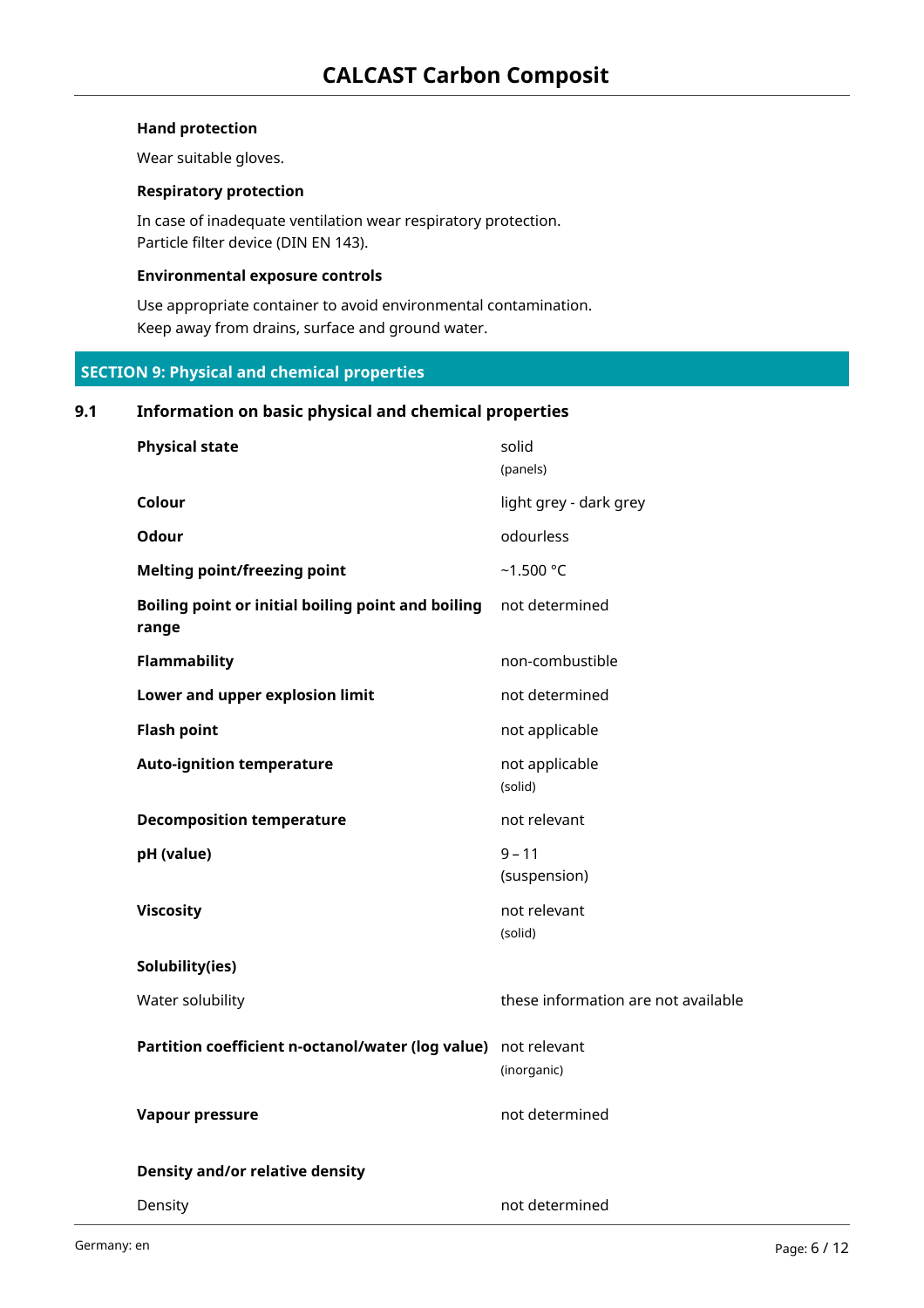## **CALCAST Carbon Composit**

|     | Relative vapour density                               | information on this property is not available                  |
|-----|-------------------------------------------------------|----------------------------------------------------------------|
|     | <b>Bulk density</b>                                   | 700 - 1.200 $kg/m3$                                            |
|     |                                                       |                                                                |
|     | <b>Particle characteristics</b>                       | no data available                                              |
| 9.2 | <b>Other information</b>                              |                                                                |
|     | Information with regard to physical hazard<br>classes | hazard classes acc. to GHS (physical hazards):<br>not relevant |
|     | <b>Other safety characteristics</b>                   | there is no additional information                             |
|     |                                                       |                                                                |

## **SECTION 10: Stability and reactivity**

#### **10.1 Reactivity**

This material is not reactive under normal ambient conditions.

#### **10.2 Chemical stability**

The material is stable under normal ambient and anticipated storage and handling conditions of temperature and pressure. See below "Conditions to avoid".

#### **10.3 Possibility of hazardous reactions**

No known hazardous reactions.

#### **10.4 Conditions to avoid**

There are no specific conditions known which have to be avoided.

#### **10.5 Incompatible materials**

There is no additional information.

## **10.6 Hazardous decomposition products**

Reasonably anticipated hazardous decomposition products produced as a result of use, storage, spill and heating are not known.

#### **SECTION 11: Toxicological information**

#### **11.1 Information on hazard classes as defined in Regulation (EC) No 1272/2008**

#### **Classification procedure**

If not otherwise specified the classification is based on: Ingredients of the mixture (additivity formula).

#### **Classification according to GHS (1272/2008/EC, CLP)**

This mixture does not meet the criteria for classification in accordance with Regulation No 1272/2008/ EC.

#### **Acute toxicity**

The classification criteria for this hazard class are not met.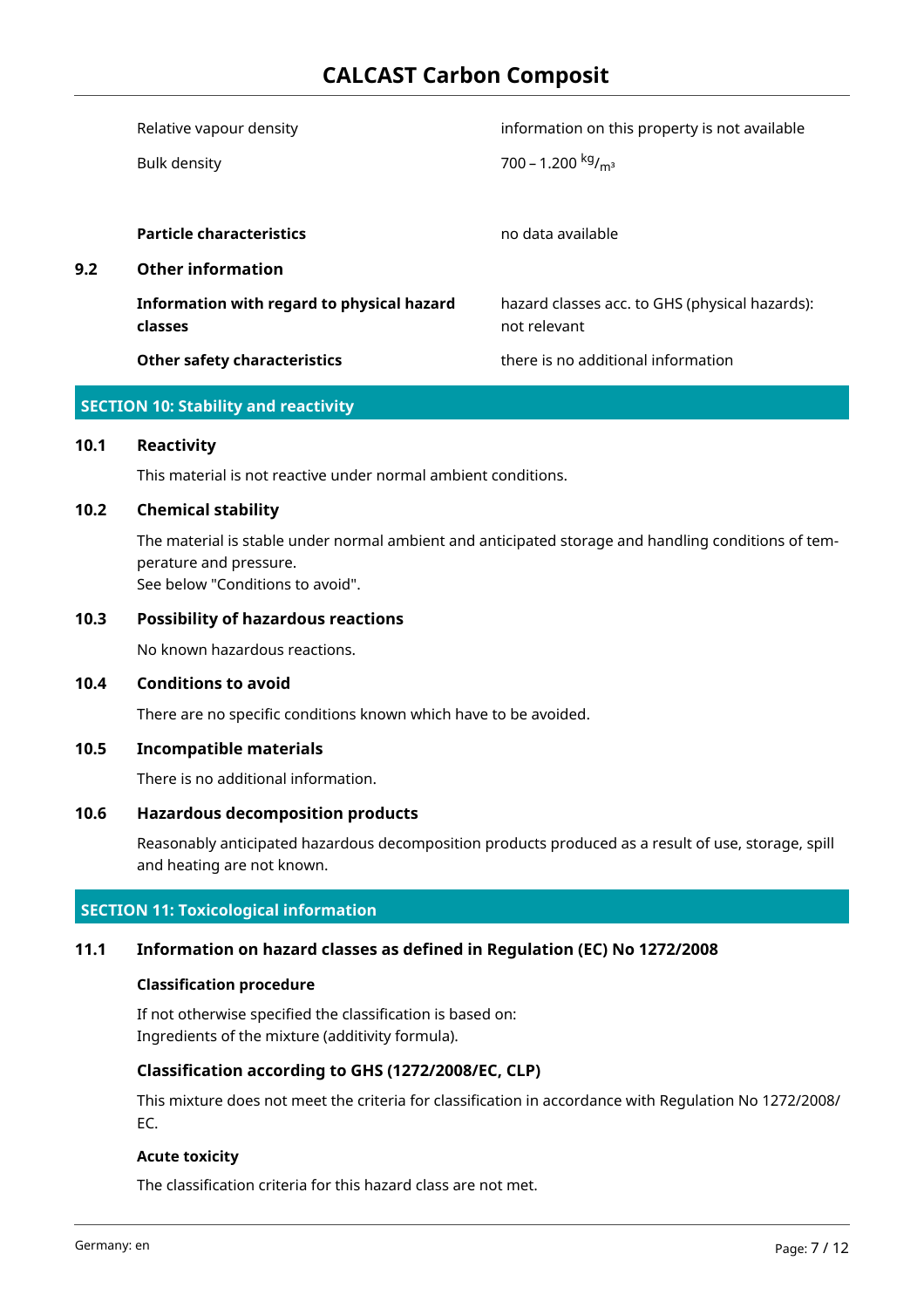## **Skin corrosion/irritation**

Shall not be classified as corrosive/irritant to skin.

#### **Serious eye damage/eye irritation**

Shall not be classified as seriously damaging to the eye or eye irritant.

## **Respiratory or skin sensitisation Skin sensitisation**

Classification could not be established because: Data are lacking, inconclusive, or conclusive but not sufficient for classification.

#### **Respiratory sensitisation**

Classification could not be established because: Data are lacking, inconclusive, or conclusive but not sufficient for classification.

#### **Germ cell mutagenicity**

Classification could not be established because: Data are lacking, inconclusive, or conclusive but not sufficient for classification.

#### **Carcinogenicity**

Classification could not be established because: Data are lacking, inconclusive, or conclusive but not sufficient for classification.

#### **Reproductive toxicity**

Classification could not be established because: Data are lacking, inconclusive, or conclusive but not sufficient for classification.

#### **Specific target organ toxicity - single exposure**

Classification could not be established because: Data are lacking, inconclusive, or conclusive but not sufficient for classification.

#### **Specific target organ toxicity - repeated exposure**

Classification could not be established because: Data are lacking, inconclusive, or conclusive but not sufficient for classification.

#### **Aspiration hazard**

Shall not be classified as presenting an aspiration hazard.

#### **Symptoms related to the physical, chemical and toxicological characteristics**

If inhaled:

inhalation of dust may cause respiratory irritation

## **11.2 Information on other hazards**

There is no additional information.

#### **Endocrine disrupting properties**

None of the ingredients are listed.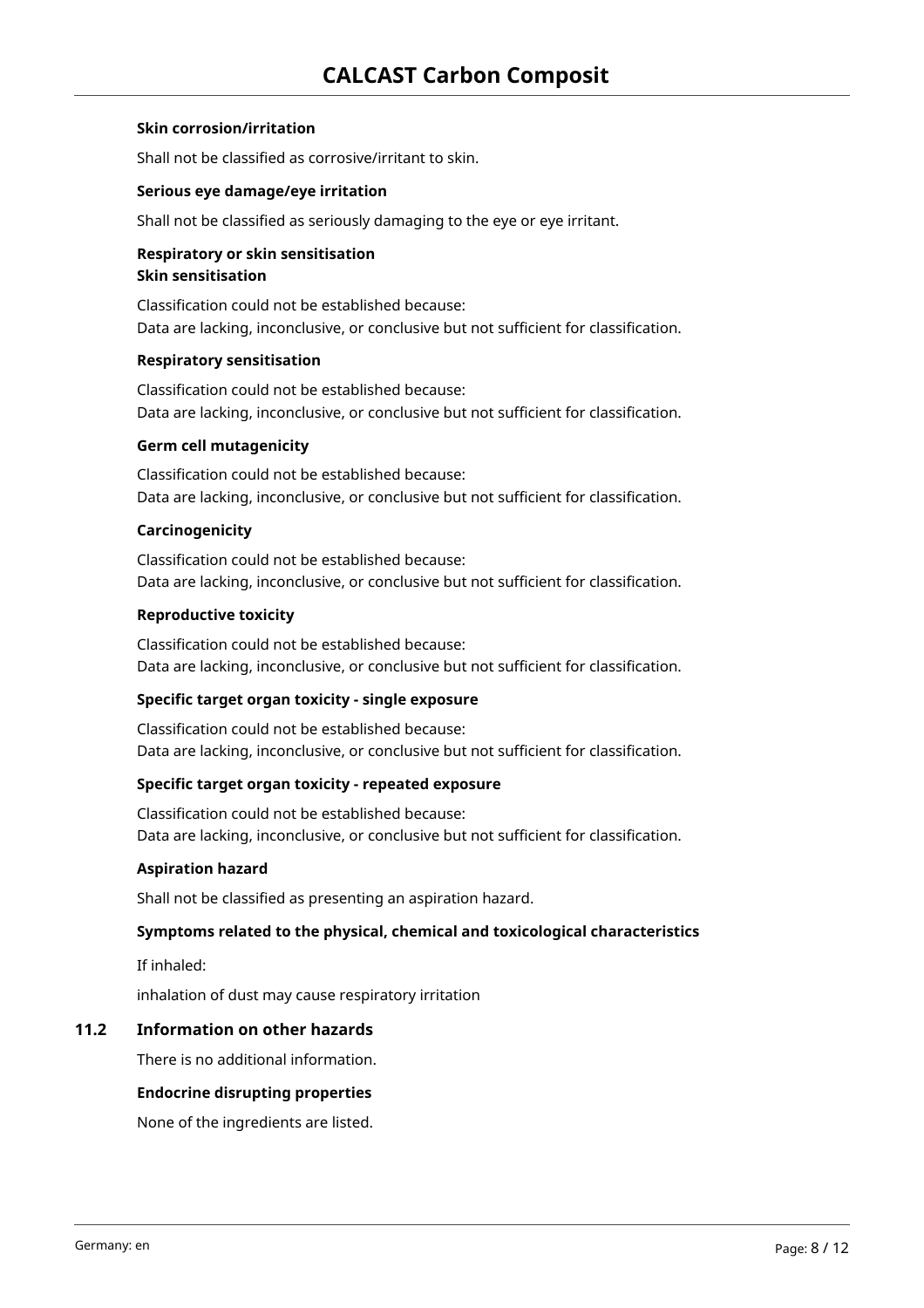## **SECTION 12: Ecological information**

#### **12.1 Toxicity**

#### **Aquatic toxicity (acute)**

Test data are not available for the complete mixture.

#### **Aquatic toxicity (chronic)**

Test data are not available for the complete mixture.

## **12.2 Persistence and degradability**

#### **Biodegradation**

The study does not need to be conducted, the relevant substances in the mixture are inorganic.

#### **Persistence**

The study does not need to be conducted, the relevant substances in the mixture are inorganic.

#### **12.3 Bioaccumulative potential**

Test data are not available for the complete mixture.

**n-octanol/water (log KOW)** not relevant

(inorganic)

#### **12.4 Mobility in soil**

No data available.

#### **12.5 Results of PBT and vPvB assessment**

This mixture does not contain any substances that are assessed to be a PBT or a vPvB.

## **12.6 Endocrine disrupting properties**

None of the ingredients are listed.

## **12.7 Other adverse effects**

Data are not available.

#### **Remarks**

Wassergefährdungsklasse, WGK (water hazard class): 1

## **SECTION 13: Disposal considerations**

#### **13.1 Waste treatment methods**

Dispose of contents/container in accordance with local/regional/national/international regulations.

#### **Sewage disposal-relevant information**

Do not empty into drains.

#### **Waste treatment of containers/packagings**

Completely emptied packages can be recycled. Handle contaminated packages in the same way as the substance itself.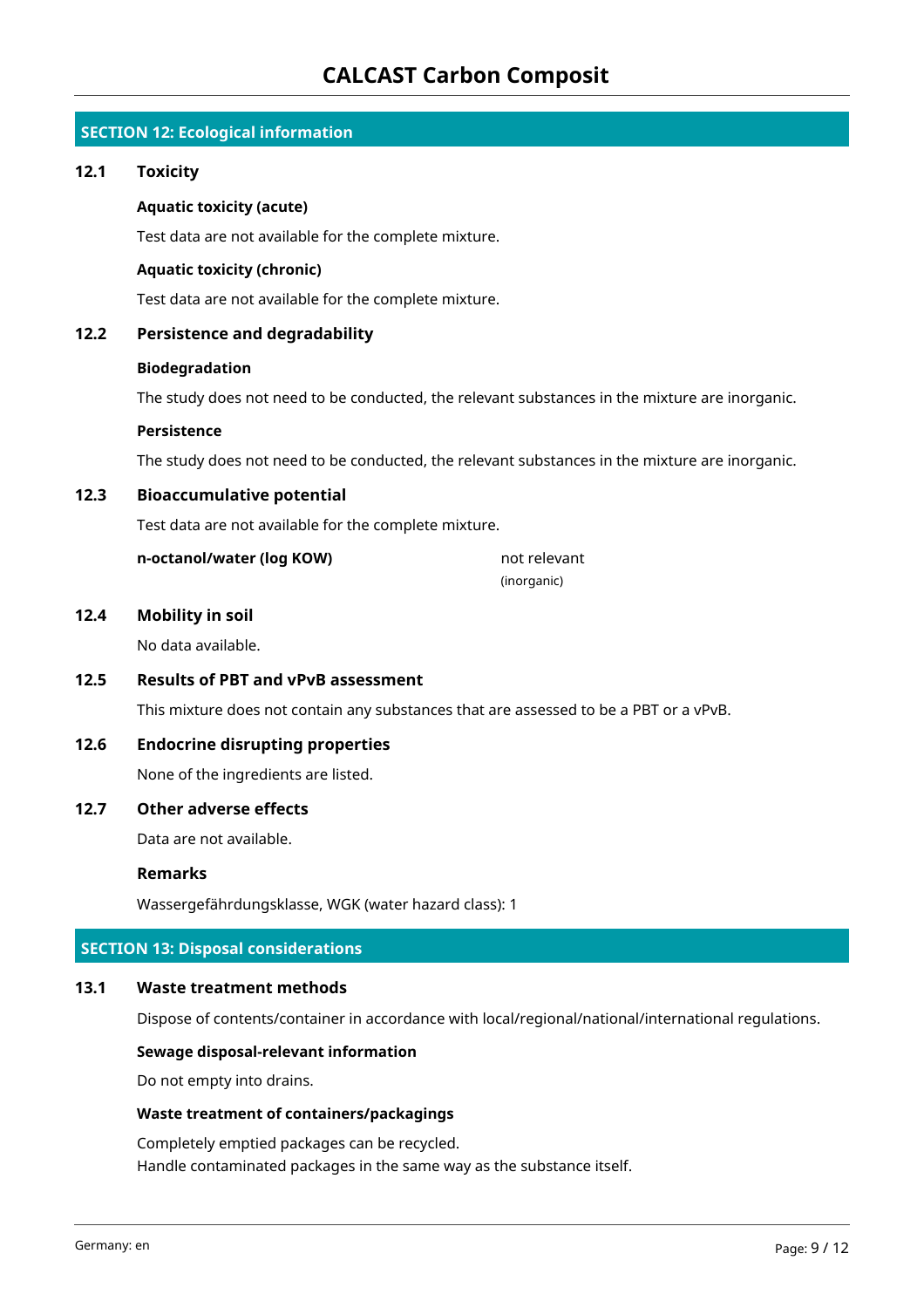#### **Remarks**

Please consider the relevant national or regional provisions.

| <b>SECTION 14: Transport information</b> |                                               |                          |
|------------------------------------------|-----------------------------------------------|--------------------------|
| 14.1                                     | UN number or ID number                        | not assigned             |
| 14.2                                     | UN proper shipping name                       |                          |
| 14.3                                     | <b>Transport hazard class(es)</b>             | $\overline{\phantom{0}}$ |
| 14.4                                     | Packing group                                 | $\overline{\phantom{0}}$ |
| 14.5                                     | <b>Environmental hazards</b>                  | $\blacksquare$           |
| 14.6                                     | <b>Special precautions for user</b>           |                          |
| 14.7                                     | Maritime transport in bulk according to IMO - |                          |

**14.7 Maritime transport in bulk according to IMO instruments**

#### **SECTION 15: Regulatory information**

**15.1 Safety, health and environmental regulations/legislation specific for the substance or mixture**

**Relevant provisions of the European Union (EU)**

#### **Restrictions according to REACH, Annex XVII**

None of the ingredients are listed.

**List of substances subject to authorisation (REACH, Annex XIV) / SVHC - candidate list**

None of the ingredients are listed.

#### **Seveso Directive**

Not assigned.

## **Directive on the restriction of the use of certain hazardous substances in electrical and electronic equipment (RoHS)**

None of the ingredients are listed.

#### **Regulation on the marketing and use of explosives precursors**

None of the ingredients are listed.

## **Regulation on substances that deplete the ozone layer (ODS)**

None of the ingredients are listed.

#### **Regulation concerning the export and import of hazardous chemicals (PIC)**

None of the ingredients are listed.

#### **Regulation on persistent organic pollutants (POP)**

None of the ingredients are listed.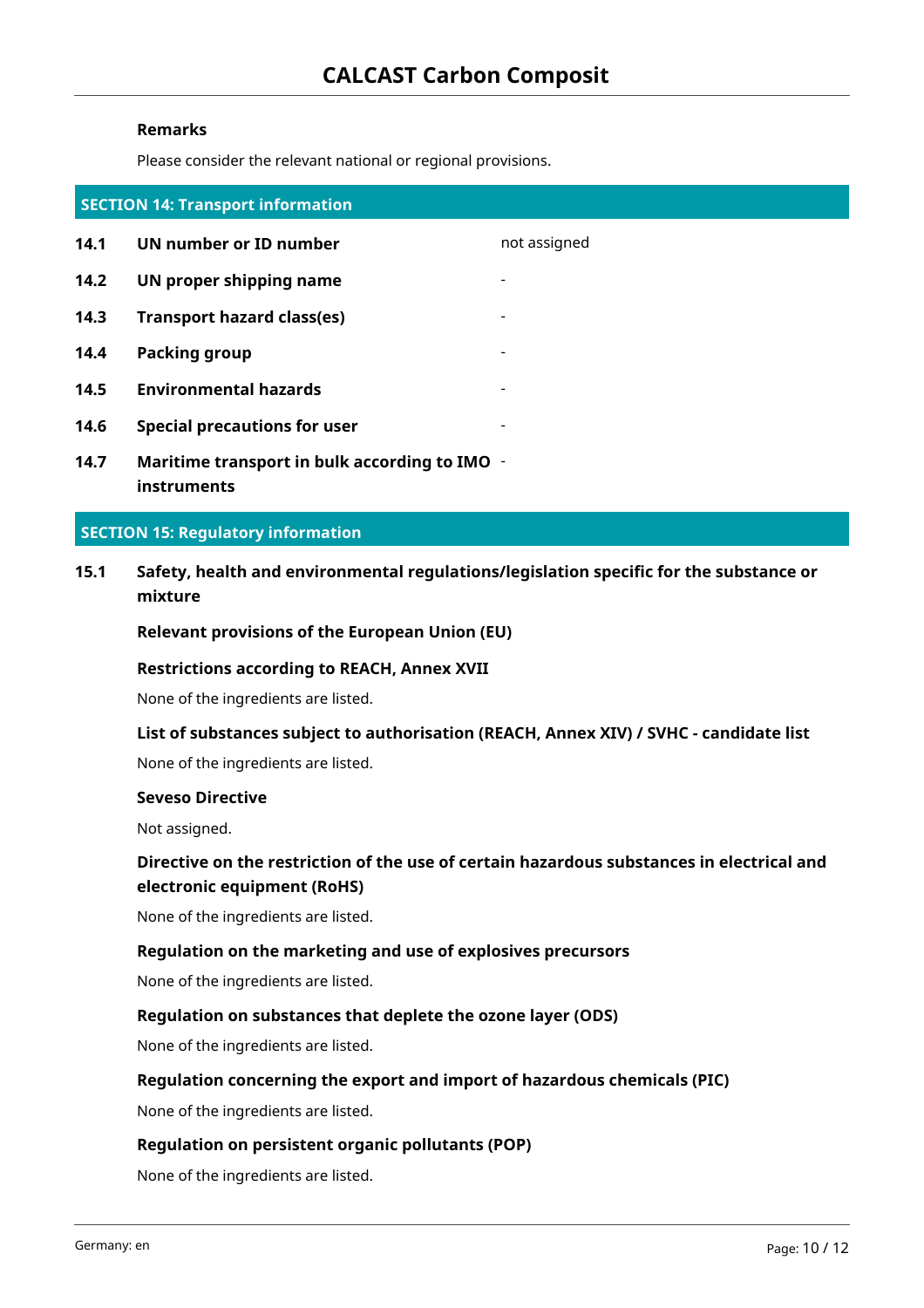## **National regulations (Germany)**

## **Verordnung über Anlagen zum Umgang mit wassergefährdenden Stoffen (Ordinance on facilities for handling substances hazardous to water) (AwSV)**

Wassergefährdungsklasse, WGK (water hazard class)

## **Technical instructions on air quality control (Germany)**

1

| Number | <b>Group of substances</b>       | <b>Class</b>             | Conc.         | <b>Mass flow</b> | <b>Mass con-</b><br>centration | Nota-<br><b>tion</b> |
|--------|----------------------------------|--------------------------|---------------|------------------|--------------------------------|----------------------|
| 5.2.1  | total dust, including micro-dust | $\overline{\phantom{a}}$ | $\geq$ 25 wt% | 0,2 $kg/h$       | $20 \frac{mg}{m^3}$            |                      |

#### **Notation**

2) even with a mass flow smaller than or equal to 0.20 kg/h, a mass concentration of 0.15 g/m<sup>3</sup> in waste gas may not be exceeded

## **Storage of hazardous substances in non-stationary containers (TRGS 510) (Germany)**

Storage class (LGK) 13

(non-combustible solids)

## **Other information**

Observe occupational restrictions for mothers acc. to § 11 MuSchG!

## **15.2 Chemical Safety Assessment**

No Chemical Safety Assessment has been carried out for this mixture by the supplier. Chemical safety assessments for substances in this mixture were not carried out.

## **SECTION 16: Other information**

#### **Abbreviations and acronyms**

| Abbr.      | <b>Descriptions of used abbreviations</b>                                                                                                                                                                                     |
|------------|-------------------------------------------------------------------------------------------------------------------------------------------------------------------------------------------------------------------------------|
| <b>ADN</b> | Accord européen relatif au transport international des marchandises dangereuses par voies de nav-<br>igation intérieures (European Agreement concerning the International Carriage of Dangerous Goods<br>by Inland Waterways) |
| <b>ADR</b> | Accord relatif au transport international des marchandises dangereuses par route (Agreement con-<br>cerning the International Carriage of Dangerous Goods by Road)                                                            |
| AGW        | Workplace exposure limit                                                                                                                                                                                                      |
| CAS        | Chemical Abstracts Service (service that maintains the most comprehensive list of chemical sub-<br>stances)                                                                                                                   |
| <b>CLP</b> | Regulation (EC) No 1272/2008 on classification, labelling and packaging of substances and mixtures                                                                                                                            |
| <b>DFG</b> | Deutsche Forschungsgemeinschaft MAK-und BAT-Werte-Liste, Senatskommission zur Prüfung<br>gesundheitsschädlicher Arbeitsstoffe, Wiley-VCH, Weinheim                                                                            |
| <b>DGR</b> | Dangerous Goods Regulations (see IATA/DGR)                                                                                                                                                                                    |